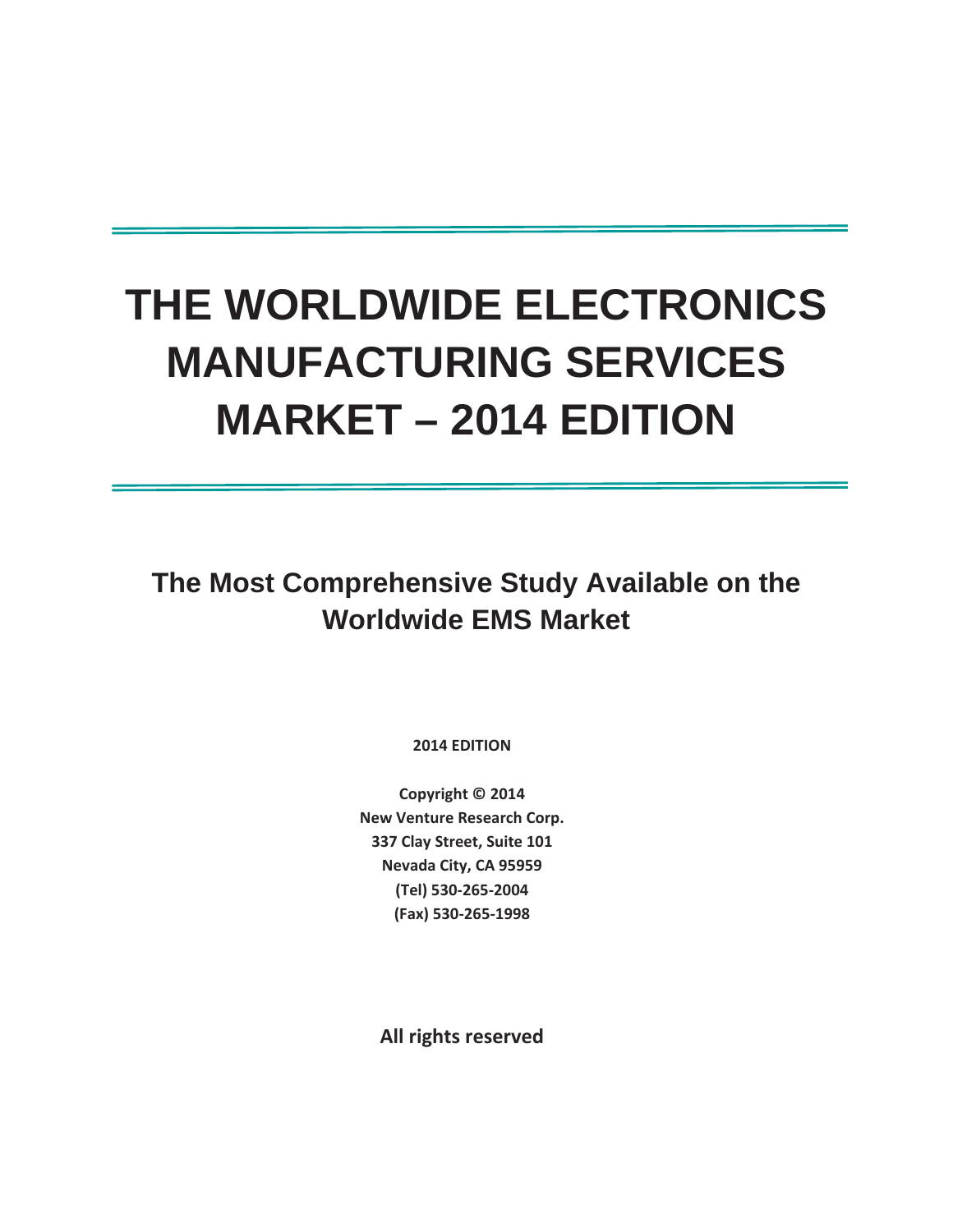### **ABOUT THE AUTHOR**

Randall Sherman is the president and principal analyst of New Venture Research Corp., a technology market research and business consulting firm focused on the EMS and OEM electronics manufacturing industries. Mr. Sherman has more than 25 years' experience in technology and business research. He began his career as a telecom network design engineer and holds an undergraduate degree in Astrophysics. He has held senior positions at various market research firms, including Creative Strategies, Frost and Sullivan, and BIS Strategic Decisions. Mr. Sherman holds an MSEE from the University of Colorado and an MBA from the Edinburgh School of Business.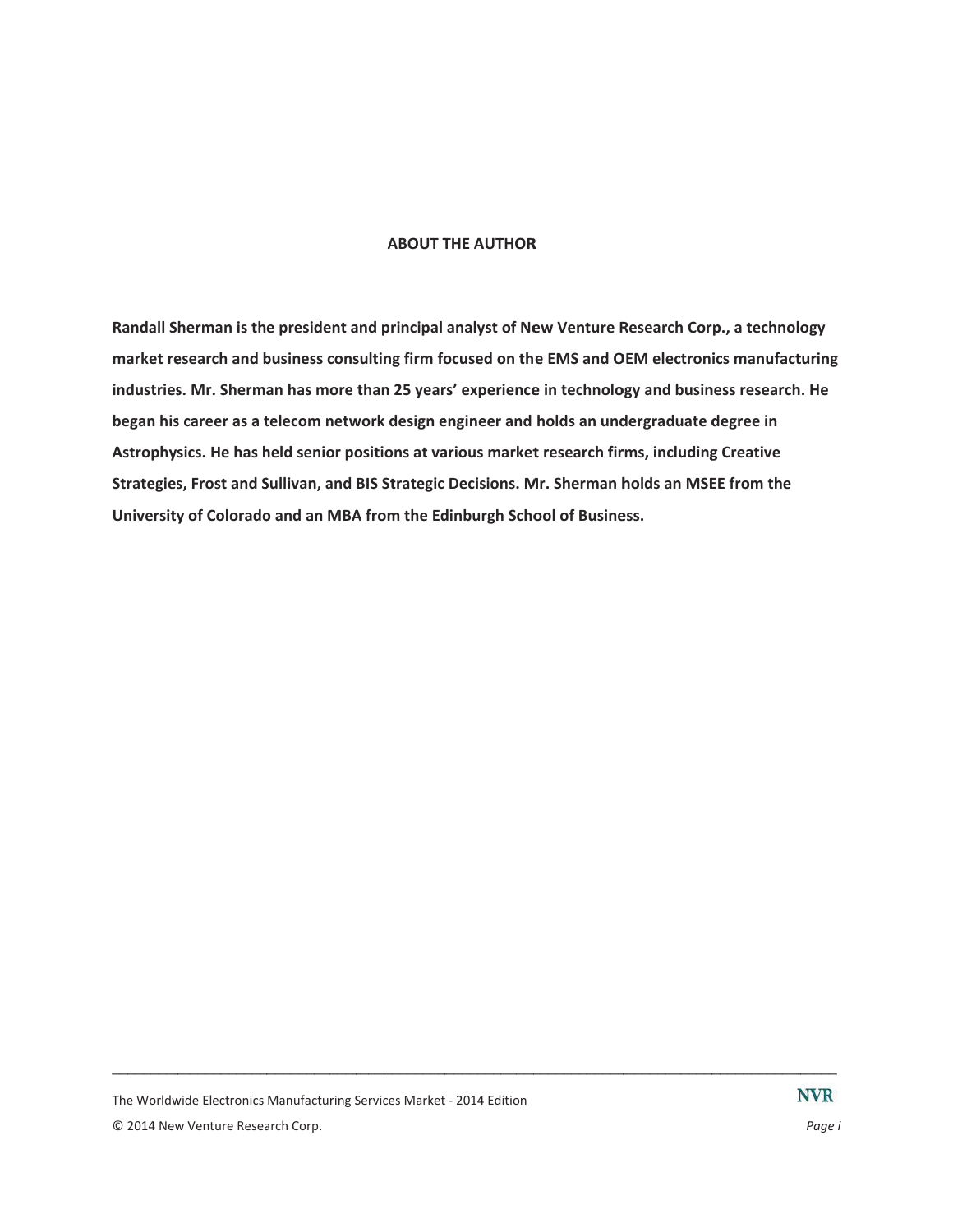# **ABOUT NEW VENTURE RESEARCH CORPORATION**

New Venture Research (NVR) was formed in 1988 to assist industry executives in their decision making. We began as an independent consultancy and have recently evolved into a publisher of offthe-shelf market research reports in key areas of the electronics industry. The reports are written by a team of staff analysts and independent consultants. We also offer consulting services when our clients need information not found in our reports.

The backbone of each report is based upon primary market research information. Our market information originates from direct interviews with vendors, users, and other industry participants. We use secondary research to test for reasonableness, technical backgrounds, and, in some cases, for top-level forecasts. We distill the research into coherent forecasts and recommendations.

We are dedicated to providing our customers with accurate reporting on our targeted markets. One of our reports can save our customers months or years of research. The reports enable executives to make decisions in a structured manner. Our customers tell us these reports are excellent tools for building consensus regarding their company's real market opportunities.

## **NEW VENTURE RESEARCH**

337 Clay Street, Suite 101 Nevada City, California 95959

Tel: (530) 265-2004 • Fax: (530) 265-1998 www.newventureresearch.com

The Worldwide Electronics Manufacturing Services Market - 2014 Edition © 2014 New Venture Research Corp.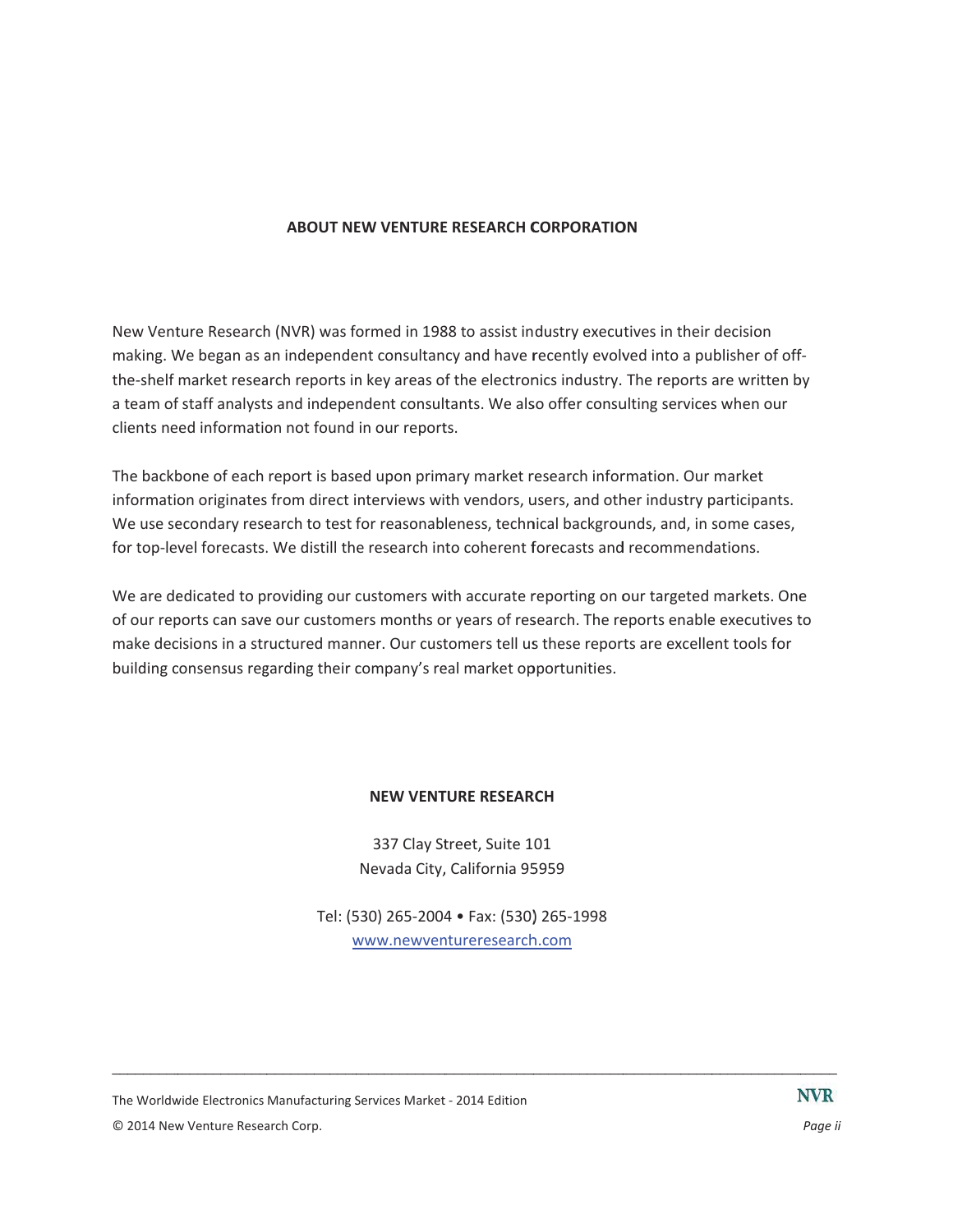# **DISCLAIMER**

The author and publisher have used their best efforts to assure the accuracy of the material used in preparing this report.

The author and publisher make no warranty of any kind, expressed or implied, with regard to the information contained in this report. The author and publisher shall not be liable in any event for incidental or consequential damages in connection with, or arising from, the information contained in this report.

Any reference to particular products or manufacturers to illustrate points made in this report should not be construed as an endorsement of said products or manufacturers.

The opinions contained herein are those of the author and are based upon published and unpublished information obtained from a variety of sources, telephone and personal interviews with industry participants, and many years of experience.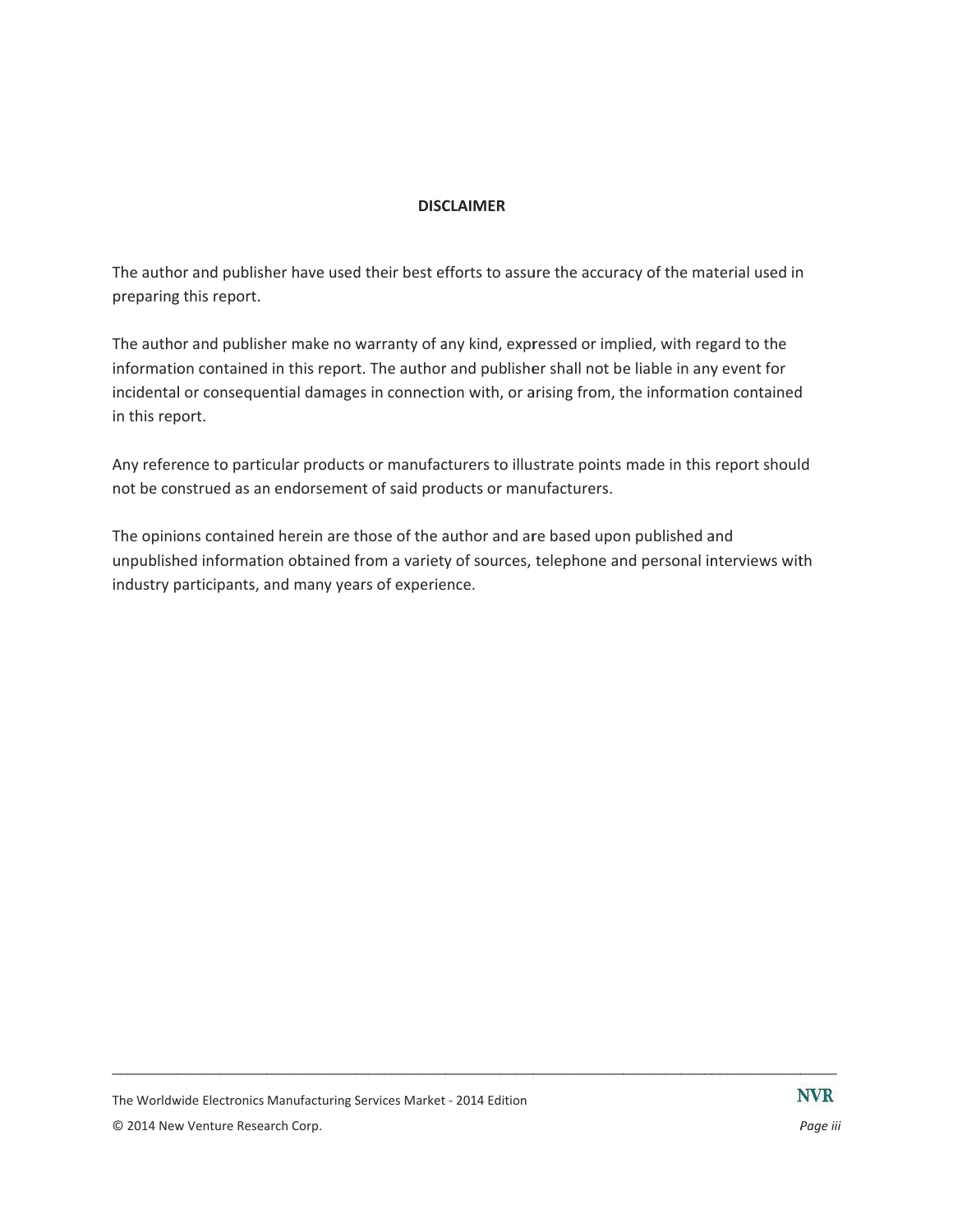# **SOFTWARE LICENSE AGREEMENT**

This report is provided in PDF electronic file format. For considerations received, New Venture Research Corp. (NVR) hereby licenses this electronic copy of the report as described in this License Agreement to "You" the corporate or individual licensee. This License Agreement applies to all electronic file copies of the report for which you have purchased or otherwise been granted a license by NVR. Any use of the electronic file copy of the report indicates your acceptance of these terms.

The report and all electronic copies thereof are protected by both United States copyright law and international treaty provisions. You may not distribute any portion of the report unless otherwise specified in your purchase agreement with NVR. The electronic file copy of the report may be freely moved from one computer location to another, but may not be used by more than one (1) person simultaneously.

Page iv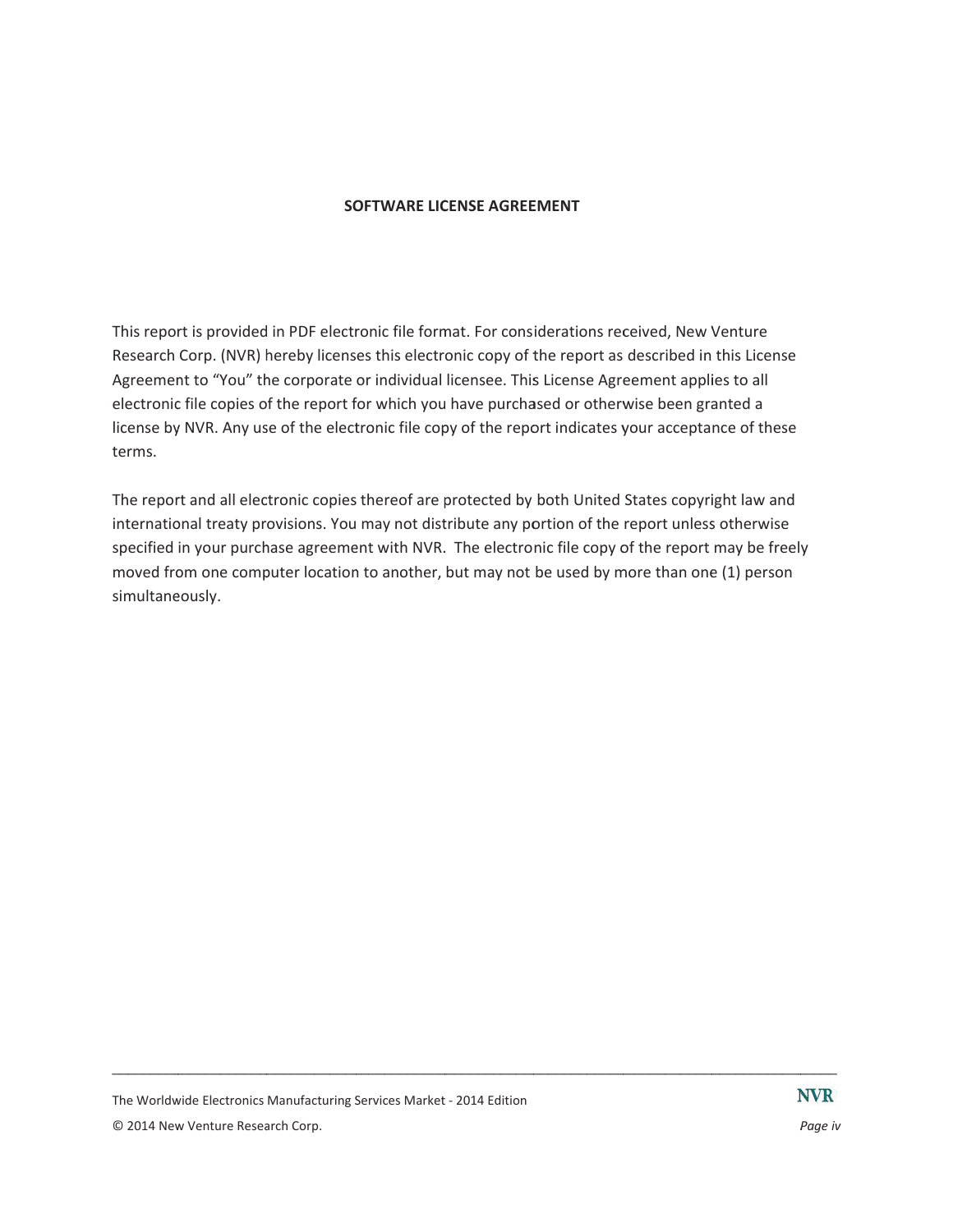# **Table of Contents**

| 1.1 |         |  |
|-----|---------|--|
| 1.2 |         |  |
| 1.3 |         |  |
| 1.4 |         |  |
| 1.5 |         |  |
| 1.6 |         |  |
|     |         |  |
| 2.1 |         |  |
| 2.2 |         |  |
| 2.3 |         |  |
| 2.4 |         |  |
| 2.5 |         |  |
| 2.6 |         |  |
|     |         |  |
| 3.1 |         |  |
| 3.2 |         |  |
| 3.3 |         |  |
| 3.4 |         |  |
| 3.5 |         |  |
|     | 3.5.1   |  |
|     | 3.5.1.1 |  |
|     | 3.5.1.2 |  |
|     | 3.5.1.3 |  |
|     | 3.5.1.4 |  |
|     | 3.5.1.5 |  |
|     | 3.5.1.6 |  |

The Worldwide Electronics Manufacturing Services Market - 2014 Edition © 2014 New Venture Research Corp.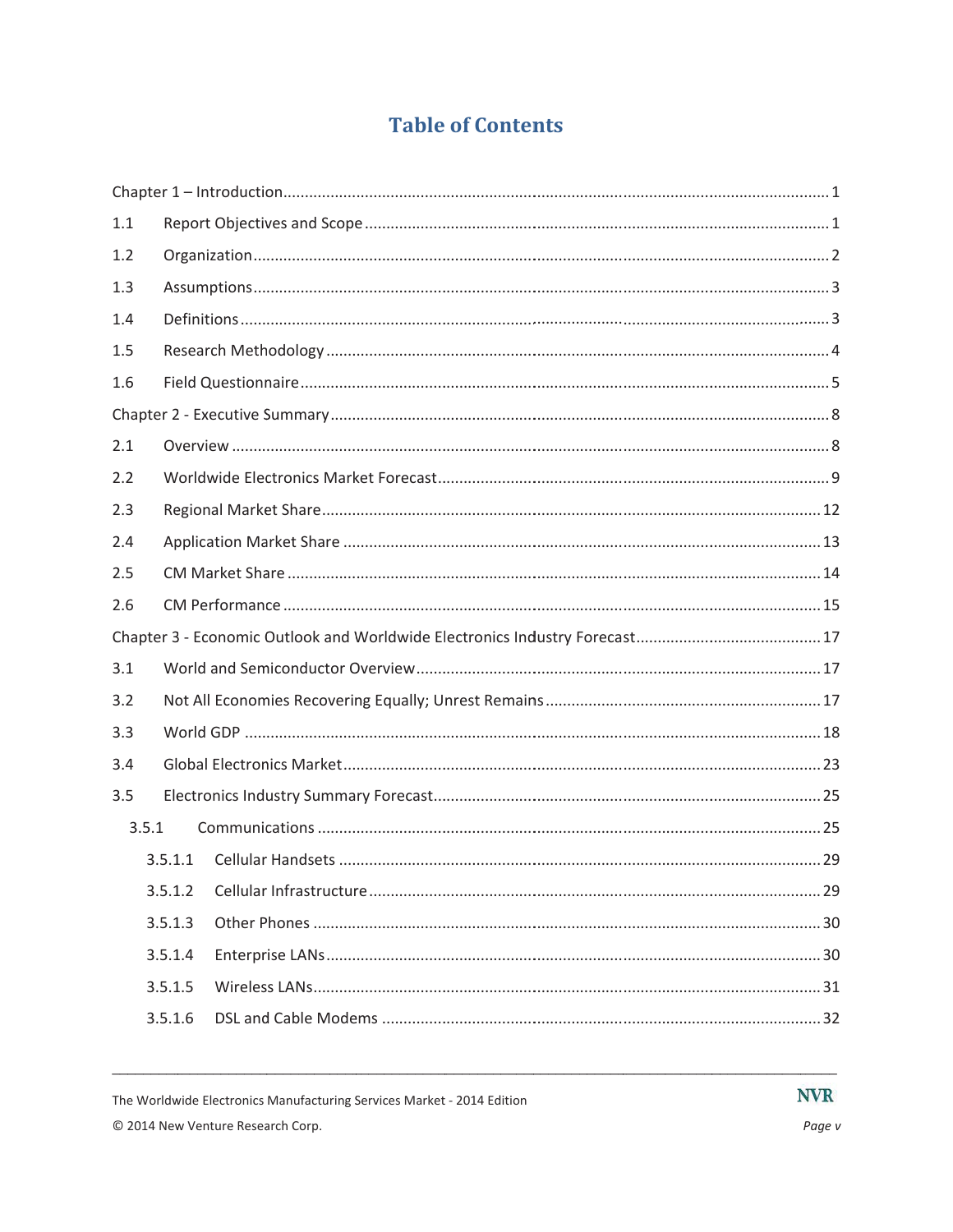|       | 3.5.1.7 |  |
|-------|---------|--|
|       | 3.5.1.8 |  |
|       | 3.5.1.9 |  |
| 3.5.2 |         |  |
|       | 3.5.2.1 |  |
|       | 3.5.2.2 |  |
|       | 3.5.2.3 |  |
|       | 3.5.2.4 |  |
|       | 3.5.2.5 |  |
|       | 3.5.2.6 |  |
|       | 3.5.2.7 |  |
|       | 3.5.2.8 |  |
|       | 3.5.2.9 |  |
| 3.5.3 |         |  |
|       | 3.5.3.1 |  |
|       | 3.5.3.2 |  |
|       | 3.5.3.3 |  |
|       | 3.5.3.4 |  |
|       | 3.5.3.5 |  |
|       | 3.5.3.6 |  |
|       | 3.5.3.7 |  |
| 3.5.4 |         |  |
| 3.5.5 |         |  |
| 3.5.6 |         |  |
| 3.5.7 |         |  |
|       |         |  |
| 4.1   |         |  |
| 4.2   |         |  |
| 4.3   |         |  |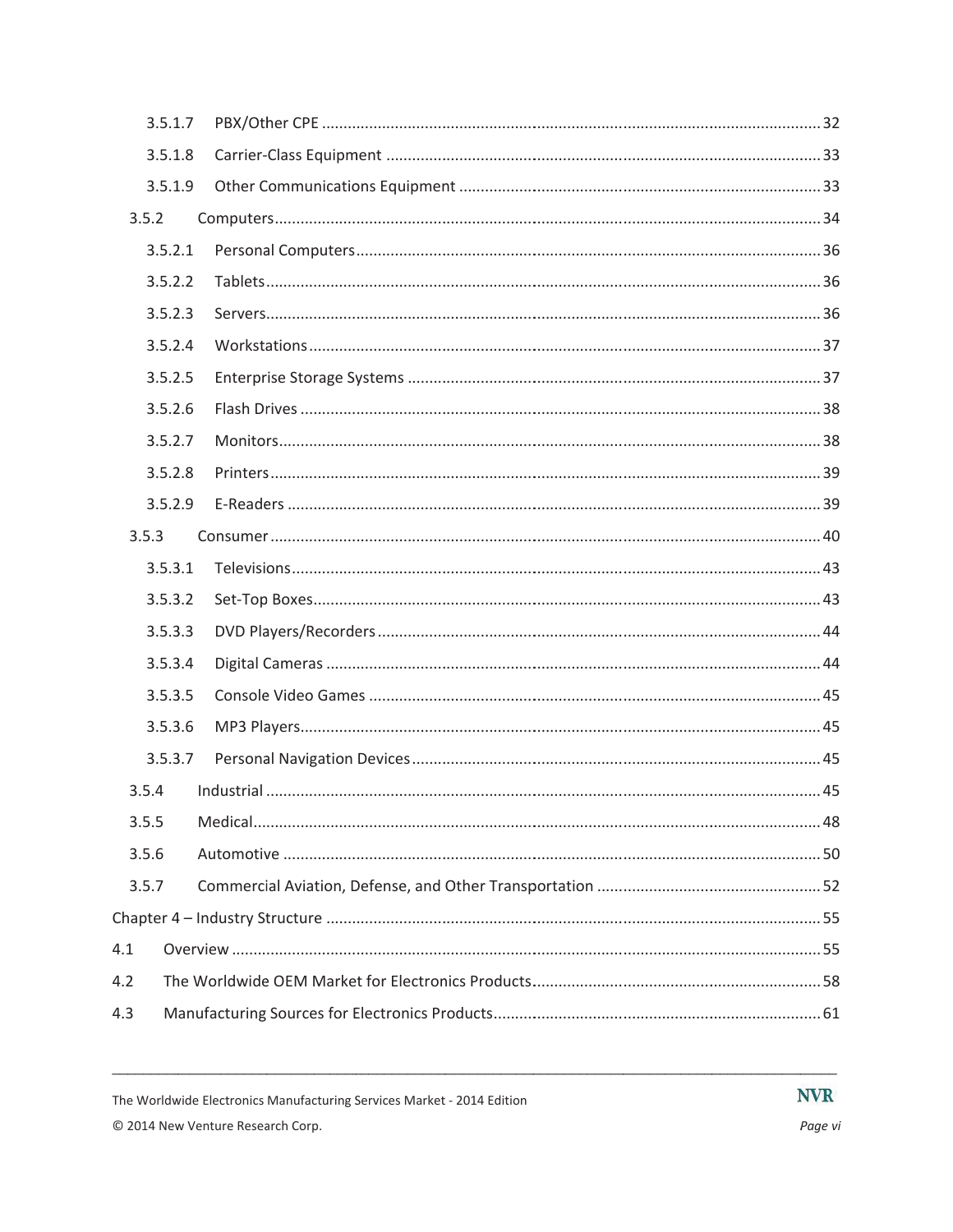| 4.4 |          |  |  |  |
|-----|----------|--|--|--|
| 4.5 |          |  |  |  |
| 4.6 |          |  |  |  |
| 4.7 |          |  |  |  |
|     | 4.7.1    |  |  |  |
|     | 4.7.1.1  |  |  |  |
|     | 4.7.1.2  |  |  |  |
|     | 4.7.1.3  |  |  |  |
|     | 4.7.1.4  |  |  |  |
|     | 4.7.1.5  |  |  |  |
|     | 4.7.2    |  |  |  |
|     | 4.7.2.1  |  |  |  |
|     | 4.7.2.2  |  |  |  |
|     | 4.7.2.3  |  |  |  |
|     | 4.7.2.4  |  |  |  |
|     | 4.7.2.5  |  |  |  |
|     | 4.7.2.6  |  |  |  |
|     | 4.7.2.7  |  |  |  |
|     | 4.7.2.8  |  |  |  |
|     | 4.7.2.9  |  |  |  |
|     | 4.7.2.10 |  |  |  |
|     | 4.7.2.11 |  |  |  |
|     | 4.7.2.12 |  |  |  |
|     | 4.7.2.13 |  |  |  |
|     | 4.7.2.14 |  |  |  |
|     | 4.7.2.15 |  |  |  |
|     | 4.7.2.16 |  |  |  |
|     | 4.7.2.17 |  |  |  |
|     | 4.7.2.18 |  |  |  |
|     |          |  |  |  |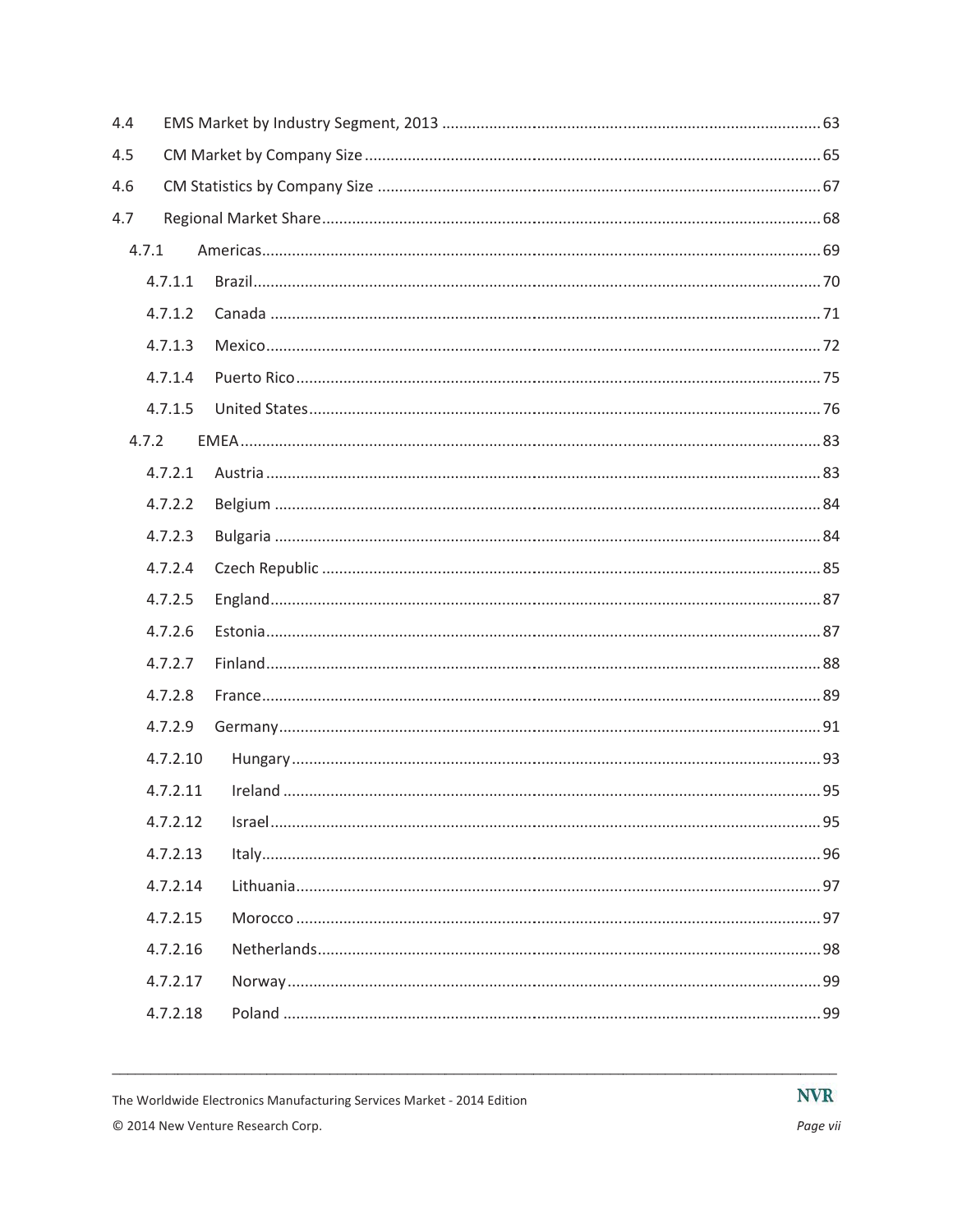| 4.7.2.19 |  |
|----------|--|
| 4.7.2.20 |  |
| 4.7.2.21 |  |
| 4.7.2.22 |  |
| 4.7.2.23 |  |
| 4.7.2.24 |  |
| 4.7.2.25 |  |
| 4.7.2.26 |  |
| 4.7.2.27 |  |
| 4.7.2.28 |  |
| 4.7.2.29 |  |
| 4.7.3    |  |
| 4.7.3.1  |  |
| 4.7.3.2  |  |
| 4.7.3.3  |  |
| 4.7.3.4  |  |
| 4.7.3.5  |  |
| 4.7.3.6  |  |
| 4.7.3.7  |  |
| 4.7.3.8  |  |
| 4.7.3.9  |  |
| 4.7.3.10 |  |
| 4.7.3.11 |  |
| 4.7.4    |  |
| 4.8      |  |
| 4.8.1    |  |
| 4.8.2    |  |
| 4.8.3    |  |
| 4.8.4    |  |
|          |  |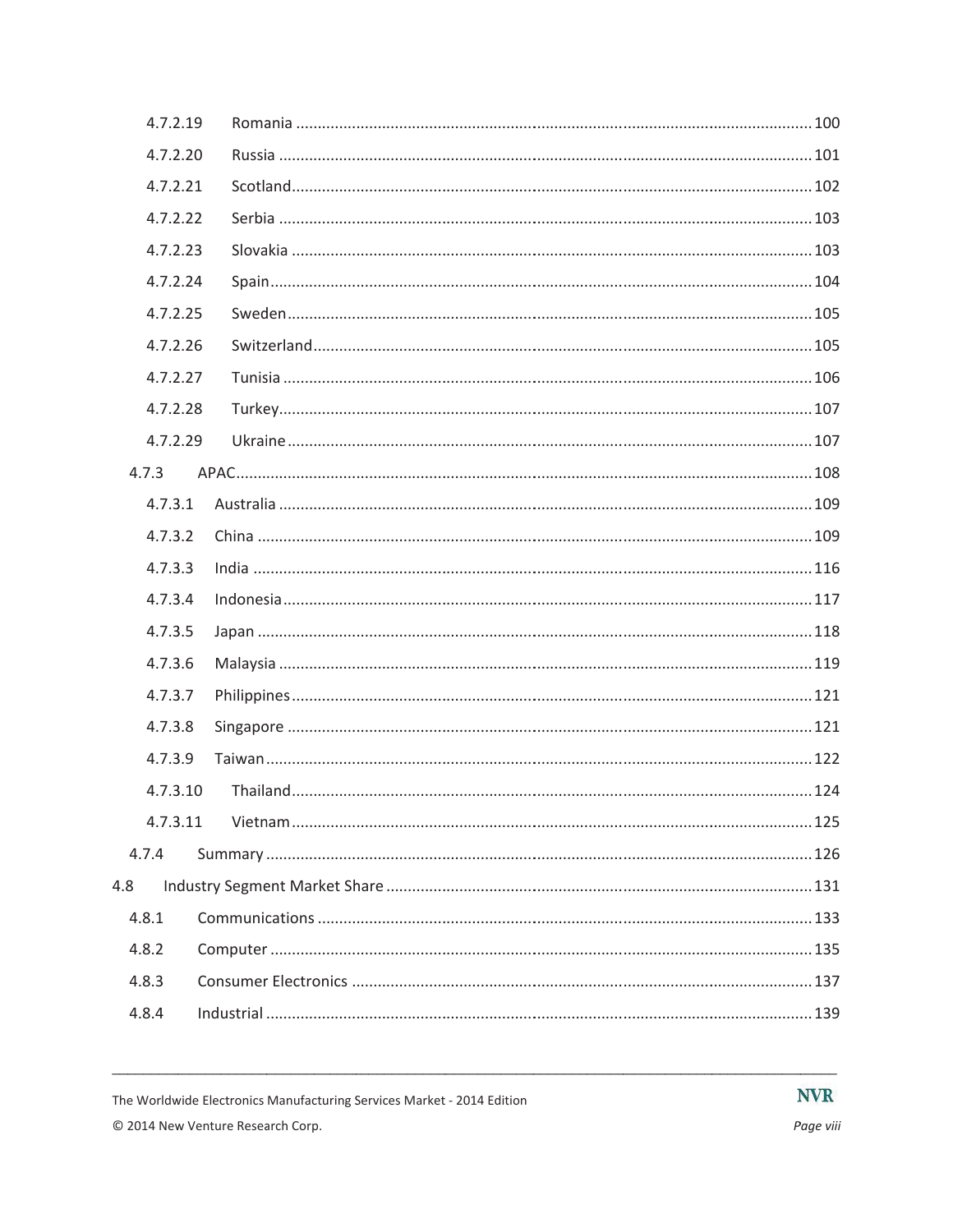| 4.8.5 |         |  |
|-------|---------|--|
| 4.8.6 |         |  |
| 4.8.7 |         |  |
| 4.8.8 |         |  |
| 4.9   |         |  |
|       |         |  |
| 5.1   |         |  |
| 5.2   |         |  |
| 5.3   |         |  |
| 5.4   |         |  |
| 5.5   |         |  |
| 5.6   |         |  |
| 5.6.1 |         |  |
|       | 5.6.1.1 |  |
|       | 5.6.1.2 |  |
|       | 5.6.1.3 |  |
|       | 5.6.1.4 |  |
|       | 5.6.1.5 |  |
|       | 5.6.1.6 |  |
|       | 5.6.1.7 |  |
|       | 5.6.1.8 |  |
| 5.6.2 |         |  |
|       | 5.6.2.1 |  |
|       | 5.6.2.2 |  |
|       | 5.6.2.3 |  |
|       | 5.6.2.4 |  |
|       | 5.6.2.5 |  |
|       | 5.6.2.6 |  |
|       | 5.6.2.7 |  |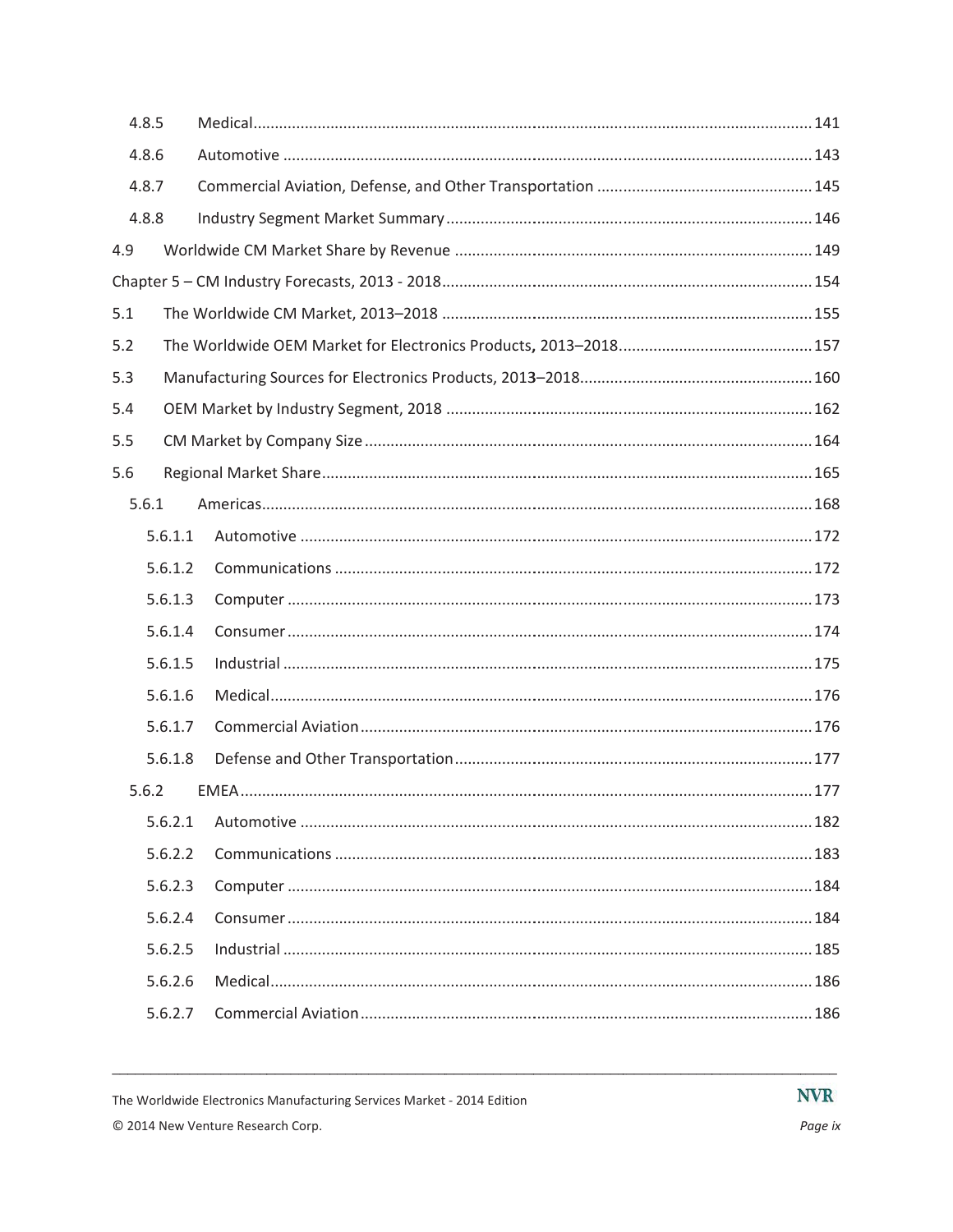| 5.6.2.8 |  |  |  |
|---------|--|--|--|
| 5.6.3   |  |  |  |
| 5.6.3.1 |  |  |  |
| 5.6.3.2 |  |  |  |
| 5.6.3.3 |  |  |  |
| 5.6.3.4 |  |  |  |
| 5.6.3.5 |  |  |  |
| 5.6.3.6 |  |  |  |
| 5.6.3.7 |  |  |  |
| 5.6.3.8 |  |  |  |
| 5.6.4   |  |  |  |
| 5.7     |  |  |  |
| 5.7.1   |  |  |  |
| 5.7.2   |  |  |  |
| 5.7.3   |  |  |  |
| 5.7.4   |  |  |  |
| 5.7.5   |  |  |  |
| 5.7.6   |  |  |  |
| 5.7.7   |  |  |  |
| 5.7.8   |  |  |  |
|         |  |  |  |
| 6.1     |  |  |  |
| 6.2     |  |  |  |
| 6.2.1   |  |  |  |
| 6.2.2   |  |  |  |
|         |  |  |  |
| 6.2.3   |  |  |  |
| 6.2.4   |  |  |  |
| 6.2.5   |  |  |  |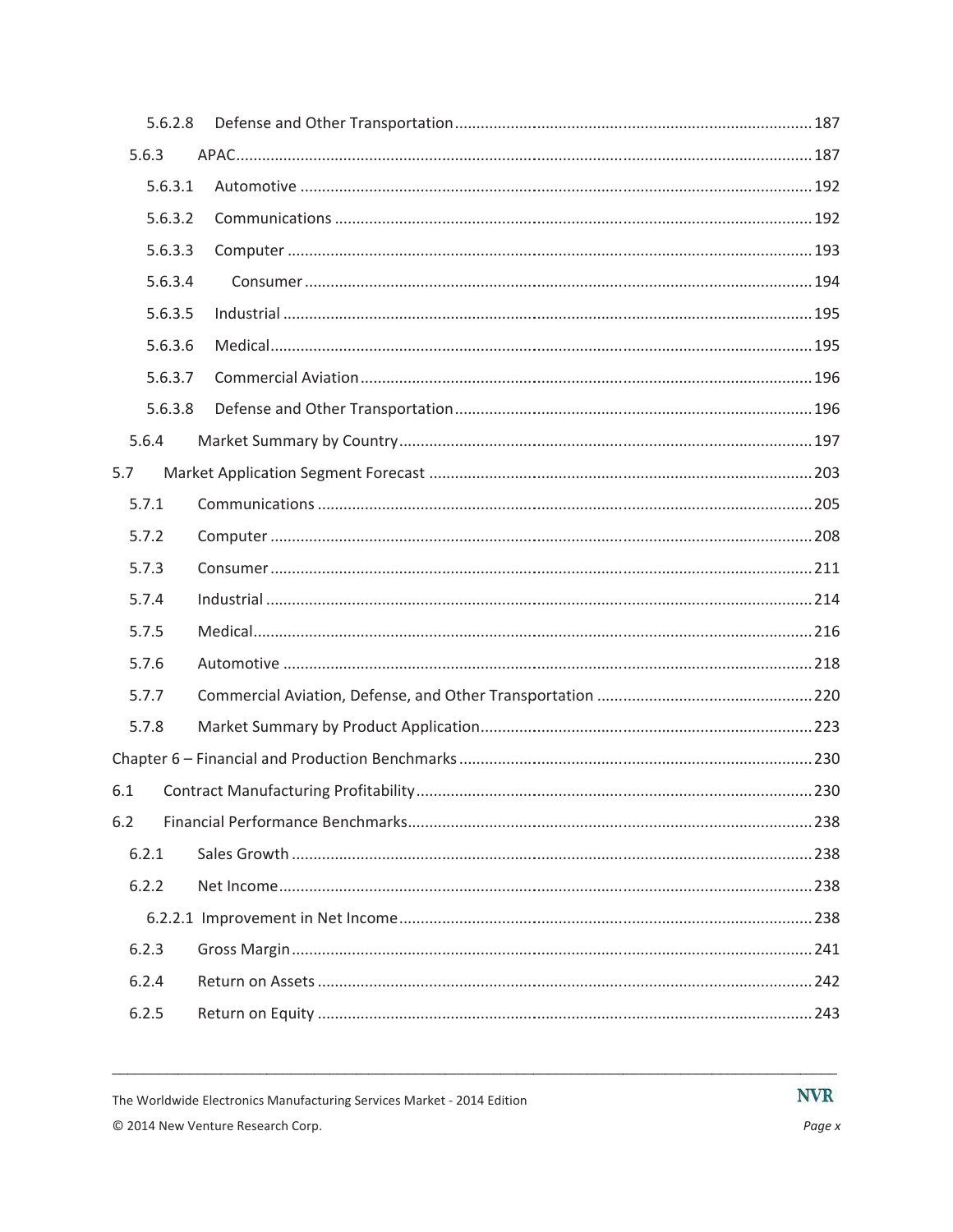| 6.2.6   |  |  |  |  |
|---------|--|--|--|--|
| 6.2.7   |  |  |  |  |
| 6.2.8   |  |  |  |  |
| 6.2.8.1 |  |  |  |  |
| 6.2.8.2 |  |  |  |  |
| 6.2.8.3 |  |  |  |  |
|         |  |  |  |  |
| 6.2.9   |  |  |  |  |
| 6.3     |  |  |  |  |
| 6.4     |  |  |  |  |
| 6.4.1   |  |  |  |  |
| 6.4.2   |  |  |  |  |
| 6.4.3   |  |  |  |  |
| 6.4.4   |  |  |  |  |
|         |  |  |  |  |
| 7.1     |  |  |  |  |
| 7.1.1   |  |  |  |  |
| 7.1.2   |  |  |  |  |
| 7.1.3   |  |  |  |  |
| 7.1.4   |  |  |  |  |
| 7.1.5   |  |  |  |  |
| 7.1.6   |  |  |  |  |
| 7.1.7   |  |  |  |  |
| 7.2     |  |  |  |  |
| 7.2.1   |  |  |  |  |
| 7.2.2   |  |  |  |  |
| 7.2.3   |  |  |  |  |
| 7.2.4   |  |  |  |  |
| 7.2.5   |  |  |  |  |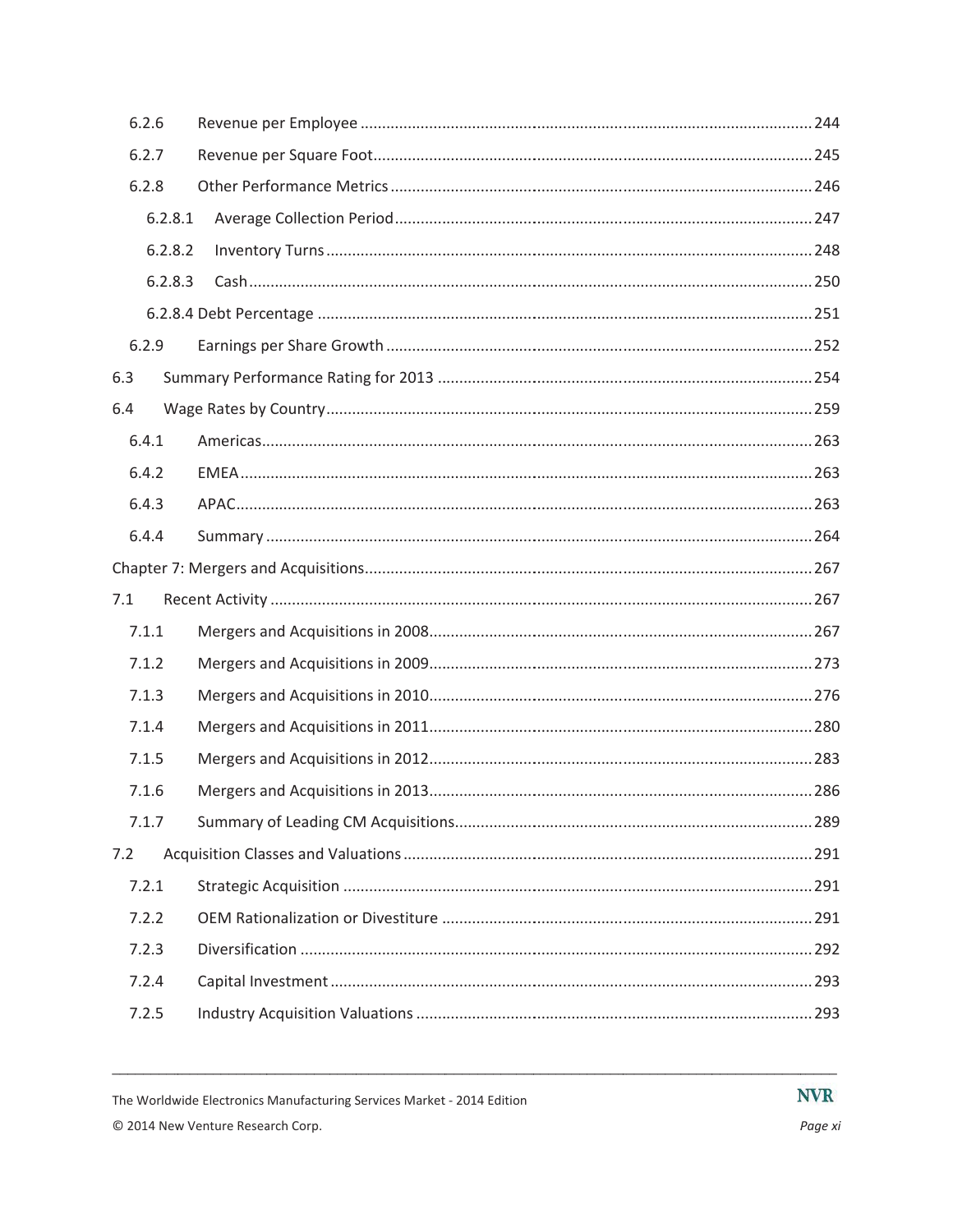| 7.2.6   |  |  |  |  |
|---------|--|--|--|--|
| 7.2.6.1 |  |  |  |  |
| 7.2.6.2 |  |  |  |  |
| 7.3     |  |  |  |  |
| 7.3.1   |  |  |  |  |
| 7.3.2   |  |  |  |  |
| 7.3.3   |  |  |  |  |
|         |  |  |  |  |
|         |  |  |  |  |
|         |  |  |  |  |
|         |  |  |  |  |
|         |  |  |  |  |
|         |  |  |  |  |
|         |  |  |  |  |
|         |  |  |  |  |
|         |  |  |  |  |
|         |  |  |  |  |
|         |  |  |  |  |
|         |  |  |  |  |
|         |  |  |  |  |
|         |  |  |  |  |
|         |  |  |  |  |
|         |  |  |  |  |
|         |  |  |  |  |
|         |  |  |  |  |
|         |  |  |  |  |
|         |  |  |  |  |
|         |  |  |  |  |
|         |  |  |  |  |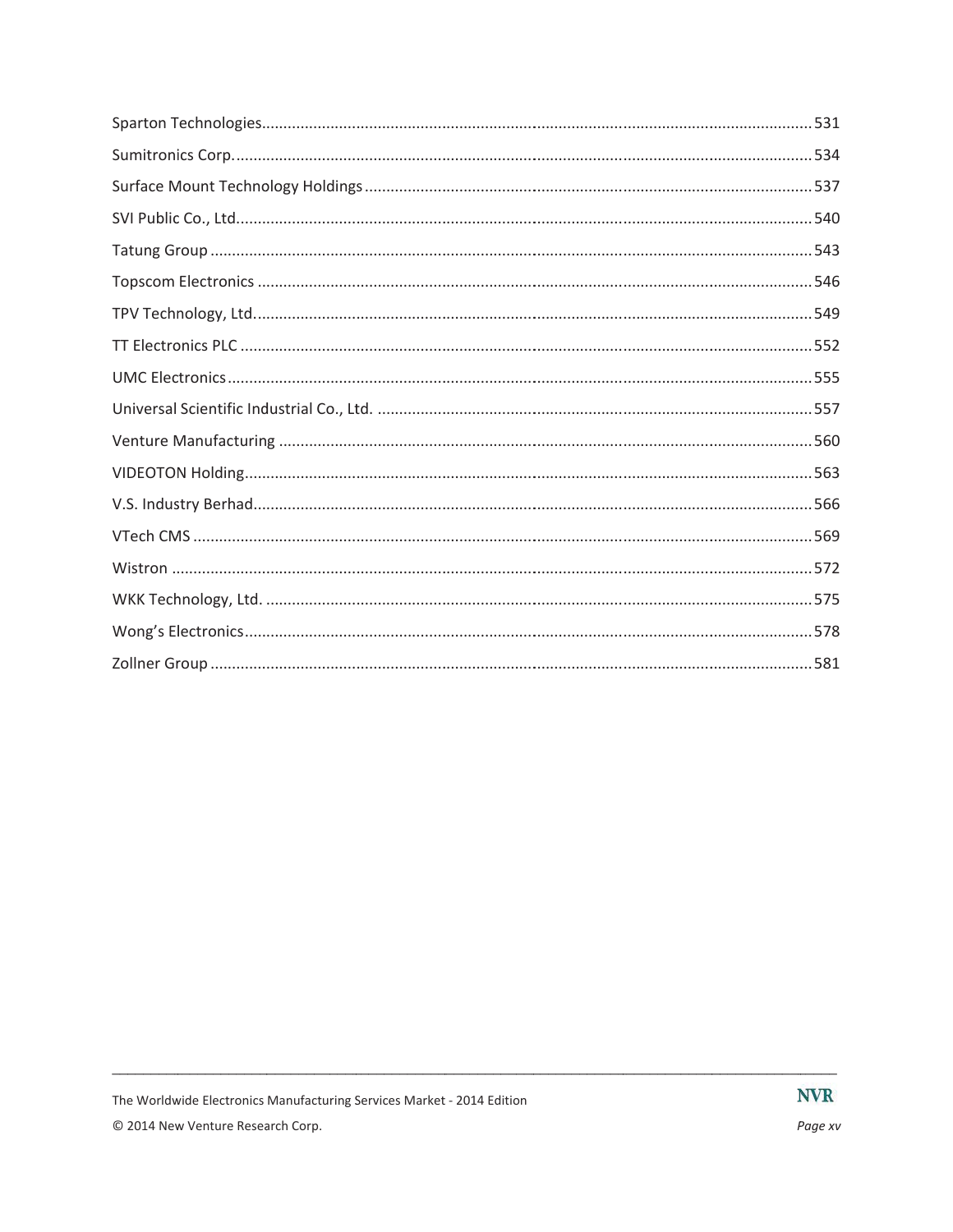# **Chapter 1 - Introduction**

#### $1.1$ **Report Objectives and Scope**

The objective of this report is to provide a macroeconomic understanding of the worldwide contract manufacturing (CM) services market for interested electronics manufacturing services (EMS) firms, original design manufacturers (ODMs), original equipment manufacturers (OEMs), component manufacturers, equipment suppliers, distributors, consultants, and investment analysts. Throughout this report, CM will refer to the combined industry, whereas EMS and ODM companies are the primary subcontractors.

In this report, 88 contract manufacturers and original design manufacturers are profiled. NVR (and its predecessor Electronic Trend Publications) has followed this market for twenty years, continuously expanding its coverage and market analysis. With each new report, NVR's research methodology, quality of data, and collective knowledge has improved, to the benefit of the reader and the entire industry.

For the last twenty years, the generic term "contract manufacturing" has been identified almost solely with a very specific niche within the overall durable goods market—that of electronics equipment. This is ironic, as the notion of "contract manufacturing" could be applied to any industry segment (aerospace, appliances, automotive, construction, etc.) that manufactures finished goods, yet over the last few years it has been exclusively linked to the electronics—specifically the high-tech electronics—market segment. As the electronics manufacturing industry has evolved over the years, the term "electronics manufacturing services" (EMS) has come to be used to refer both to the overall industry and to a specific class of subcontractor.

The current report focuses on the entire CM market, but pays special attention to the production of advanced, state-of-the-art electronics products, which are having a considerable impact on the world today. Indeed, the availability of microprocessor-driven wireless communication devices, handheld computing

The Worldwide Electronics Manufacturing Services Market - 2014 Edition © 2014 New Venture Research Corp.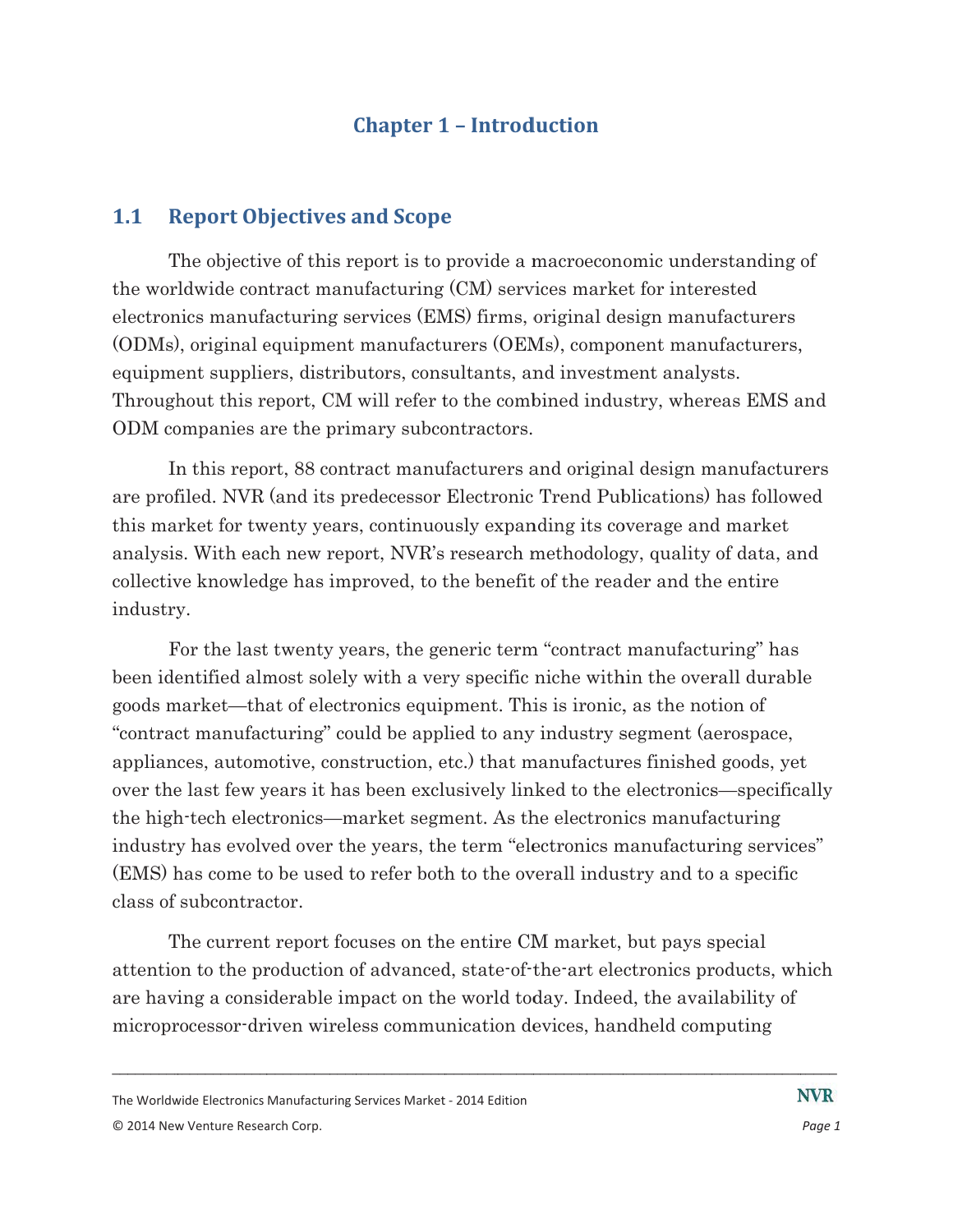products, remote sensors, and semiconductor-based technologies is dramatically impacting the way people live. Yet it is probably fair to say that these products would not be so widespread were it not for the emergence of the EMS industry. which has lowered product costs and increased manufacturing efficiency.

The EMS market experienced continuous growth in the fifteen years prior to 2001, when it underwent a two-year slump and consolidation. In 2003, the market began to recover and grew strongly up to 2009 when it experienced another slump and was flat in 2010. Since then, the market has rebounded strongly in 2011 and continues to expand with each successive year. With the entry of low-cost ODMs over the last ten years or so, the market has become increasingly competitive.

The purpose of this report is to analyze the changes that have taken place over the last year and offer some opinions on how the CM market will unfold over the next five years. Although the industry has resumed its growth, this is not—and will not be—without changes in market share and composition. This report analyzes those changes and discusses the implications of the key dynamics impacting the market in the near future.

#### $1.2$ **Organization**

This report is organized into eight chapters. Chapter 1, "Introduction," outlines the scope, organization, and methodology for the report. Chapter 2, "Executive Summary," presents top-level data from throughout the report.

Chapter 3 is titled "Economic Outlook and Worldwide Electronics Industry Forecast." Key products are forecast in seven major electronics market segments, including computers, communications, consumer, industrial, medical, automotive, and defense/other transportation.

Chapter 4, "Industry Structure," analyzes the total EMS market by region and product segment.

Chapter 5, "EMS Industry Forecast," forecasts growth in the EMS marketplace from 2013 to 2018. As in Chapter 4, data is presented by region and product segment.

The Worldwide Electronics Manufacturing Services Market - 2014 Edition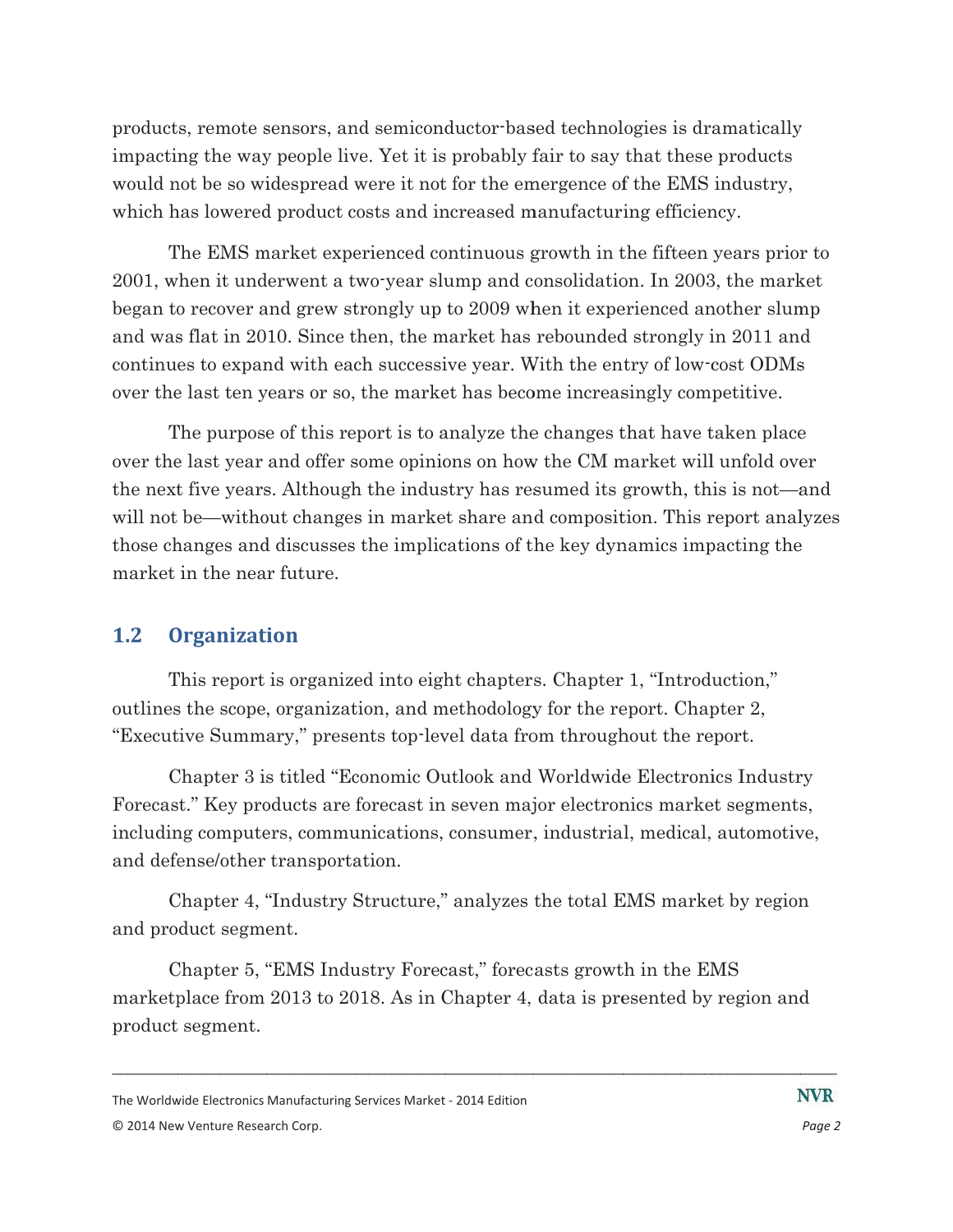Chapter 6, "Financial and Production Benchmarks," looks at a variety of key metrics from 2013 that can be used to judge the production efficiency and financial health of the large public CMs and ODMs.

Chapter 7, "Mergers and Acquisitions," presents information on the many deals that are driving the EMS market. Deals from 2008–2013 are detailed.

Profiles of major EMS companies and ODMs are given in Chapter 8. These profiles provide a look at these companies' strategies, service offerings, and financial data.

#### $1.3$ **Assumptions**

The following assumptions have been made with regard to information provided in this report:

- Respondents are providing truthful information to the best of their ability.
- Values are mainly provided in current US dollars.
- Revenues are converted from national currencies into US dollars by using the current Federal Reserve average annual rates.
- Wage rates have not been adjusted to reflect the appreciation of the Euro or the undervaluation of the Chinese yuan or the New Taiwanese dollar.
- All tables presented in this report are subject to small rounding errors. Therefore, column and row numbers, as presented, may not add up exactly to the total presented.

#### 1.4 **Definitions**

Table 1-1 lists the industry segments that are detailed in Chapters 3, 4, and 5 (with slightly varying levels of aggregation). This list is fundamentally the same as that used in related NVR reports.

Several critical terms will be used frequently in this report. They are.

The Worldwide Electronics Manufacturing Services Market - 2014 Edition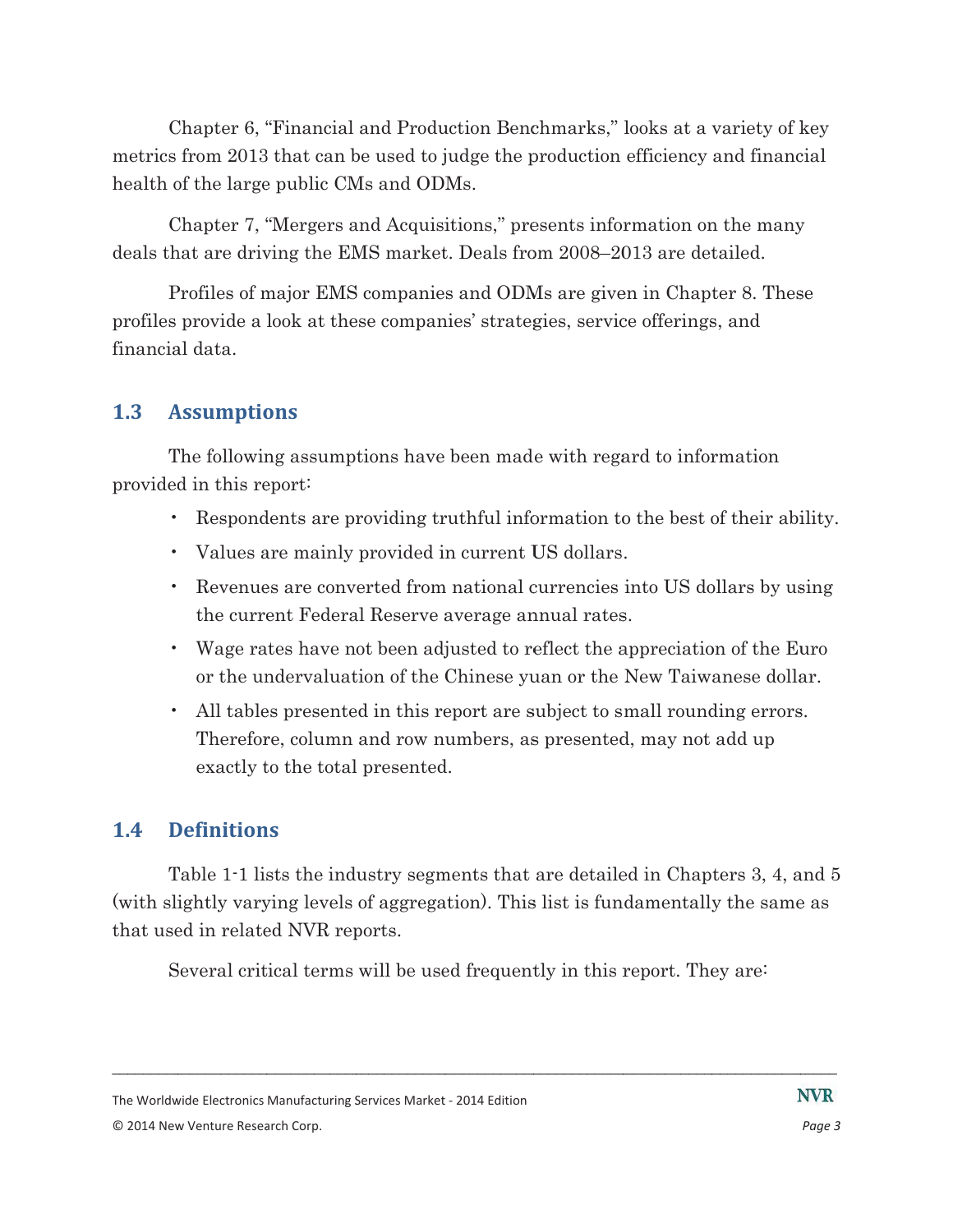- PCB Assembly: for this report, PCB assembly refers to the attachment of various electronic components onto a bare printed circuit board, plus any test activities performed at this level of assembly.
- *PCB Assembly Value*: the value (cost of goods sold, or COGS) of all material, labor, and overhead associated with an assembled printed circuit board.
- *Box Assembly:* for this report, box assembly refers to the assembly of one or more printed circuit boards, plus other items such as cable harnesses and enclosures, into a final product (or a largely self-contained electronics assembly that will be embedded into a larger piece of equipment). This also includes any test activities performed at this level of assembly.
- *Box Assembly Value*: the value (COGS) of all material, labor, and overhead of the box assembly, not including the value of the assembled PCBs within the box assembly.
- OEM Assembly electronics assembly performed by the OEM. If assembly is performed by a subcontractor that is held captive by the OEM or in a keiretsu arrangement such as exists in Japan, the assembly is considered OEM produced.

#### $1.5$ **Research Methodology**

Information for this report was collected from a number of external sources. Primary sources included marketing professionals, manufacturing and engineering directors in contract manufacturing firms, and OEMs. Also, Mr. John Tuck's *Manufacturing Market Insider* newsletter has been a valuable source for tracking industry events and specific company activities. Secondary sources included trade publications such as *Circuits Assembly, SMT Magazine, EMSNow Daily, Business* Week, The Economist, and a variety of government economic reports.

For this report, the author had the cooperation of many EMS company employees who answered the questionnaire provided below, which helped to size and segment the industry to a degree not previously achieved. The author's

The Worldwide Electronics Manufacturing Services Market - 2014 Edition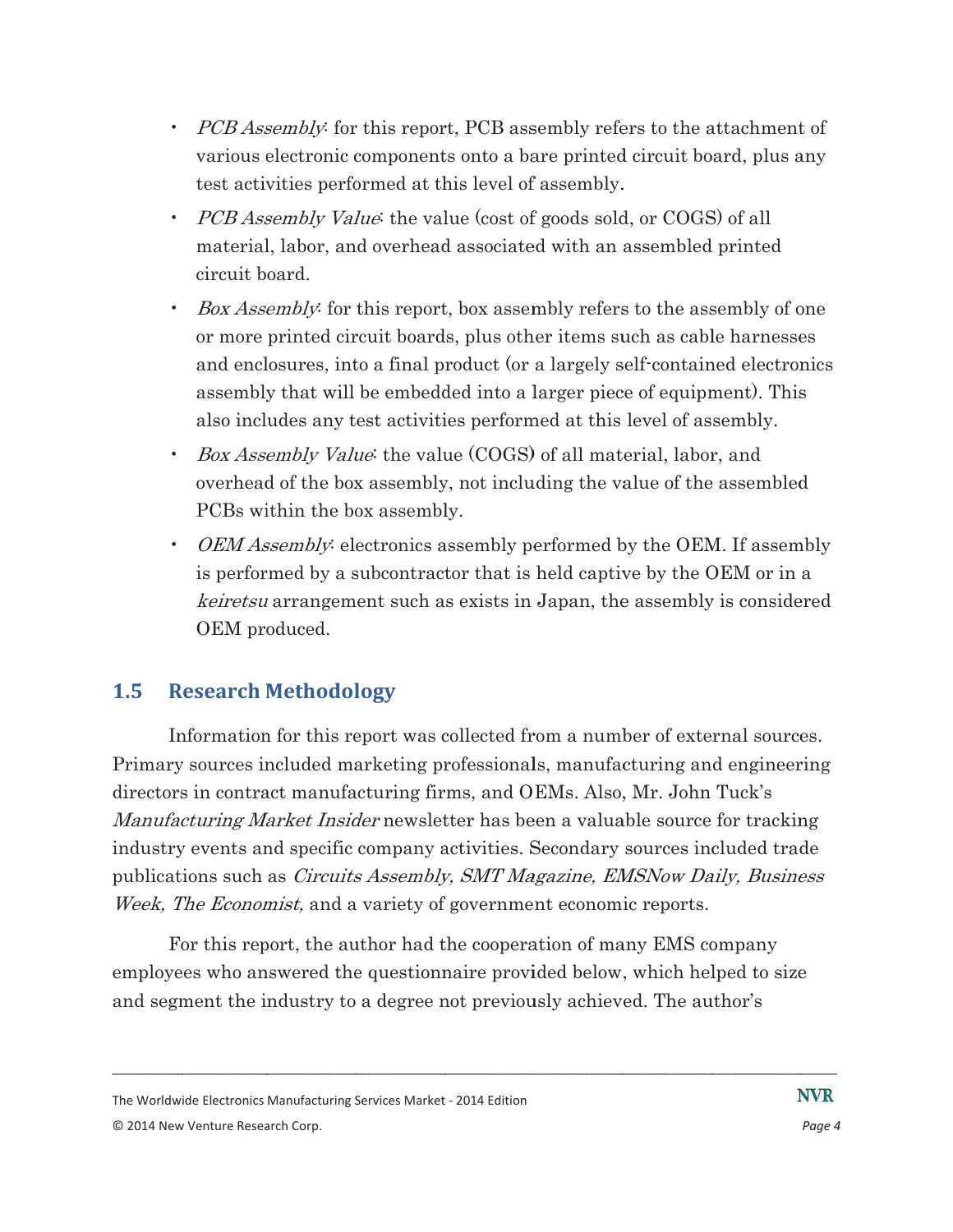gratitude is extended to all those gracious enough to have responded to this request for information.

#### **Field Questionnaire**  $1.6$

The following questionnaire format was generally used as a starting point for the primary research conducted for this report.

# **NVR Contract Manufacturing Company Profile**

- What were your EMS revenues for 2013 (USD)?  $1.$
- $2.$ What percentage of your sales were manufacturing services (EMS) versus your own branded products (ODM)?
- $3.$ Please list your plant/facility locations, sizes (sq. ft.), number of SMT lines and employees. Location Plant Size **SMT Lines** # of Employees Revenue (USD)
- 4. What industries and customers does your company serve?

| <b>Industry</b>          |      | <b>Percent End Products</b> | <b>Customers</b> |
|--------------------------|------|-----------------------------|------------------|
| Automotive               |      |                             |                  |
| Communications           |      |                             |                  |
|                          |      |                             |                  |
| <b>Consumer Products</b> |      |                             |                  |
| Industrial Products      |      |                             |                  |
| <b>Medical Products</b>  |      |                             |                  |
| Defense/Aerospace        |      |                             |                  |
| Total                    | 100% |                             |                  |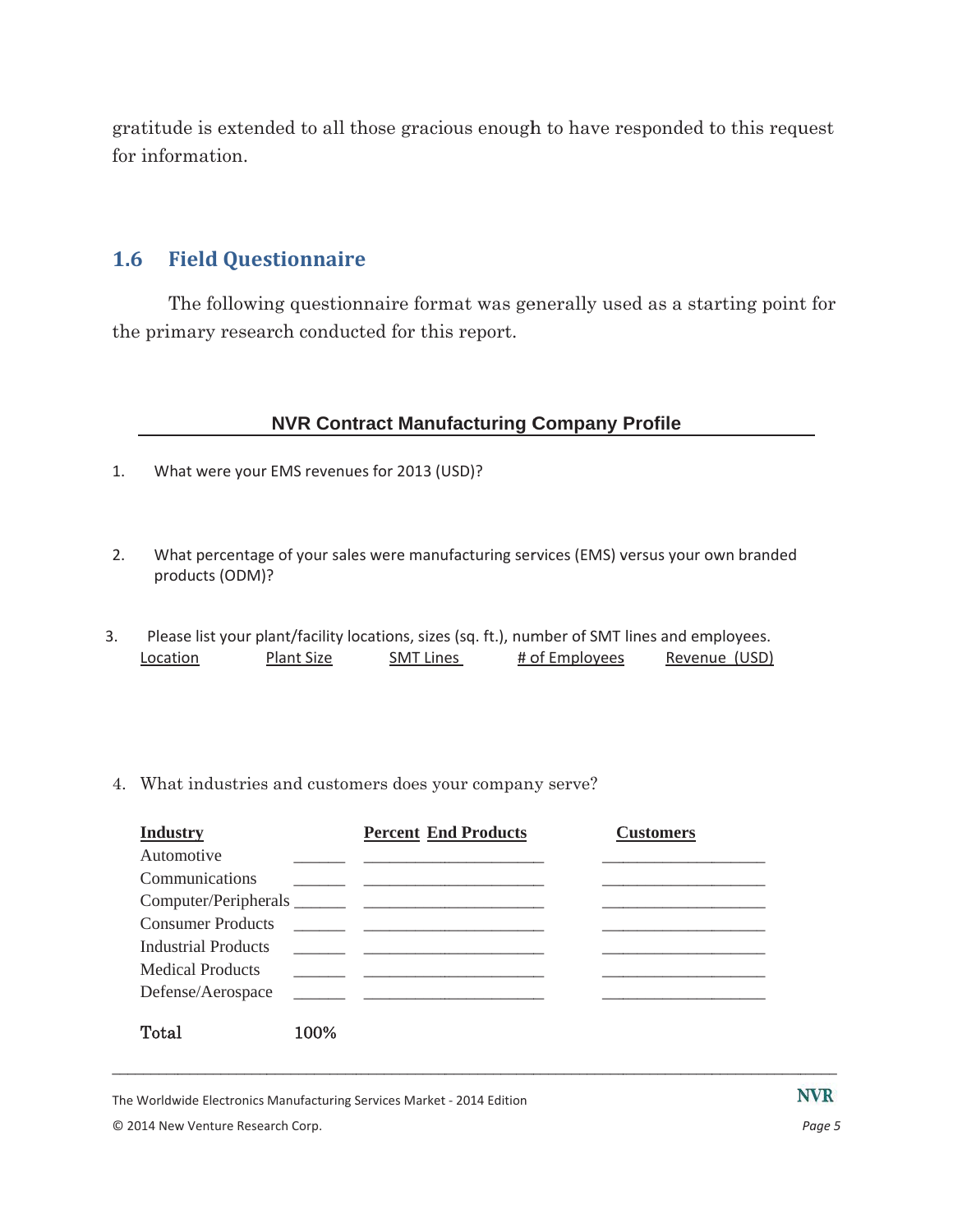5. Can you estimate you company's revenue for 2014 and its growth by industry?

| <b>Industry</b>      | <b>Percent Growth</b> |
|----------------------|-----------------------|
| Automotive           |                       |
| Communications       |                       |
| Computer/Peripherals |                       |
| Consumer products    |                       |
| Industrial Products  |                       |
| Medical Products     |                       |
| Defense/Aerospace    |                       |
| Est. Revenue 2014    |                       |

6. If not provided in question 4 above, please identify your leading customers.